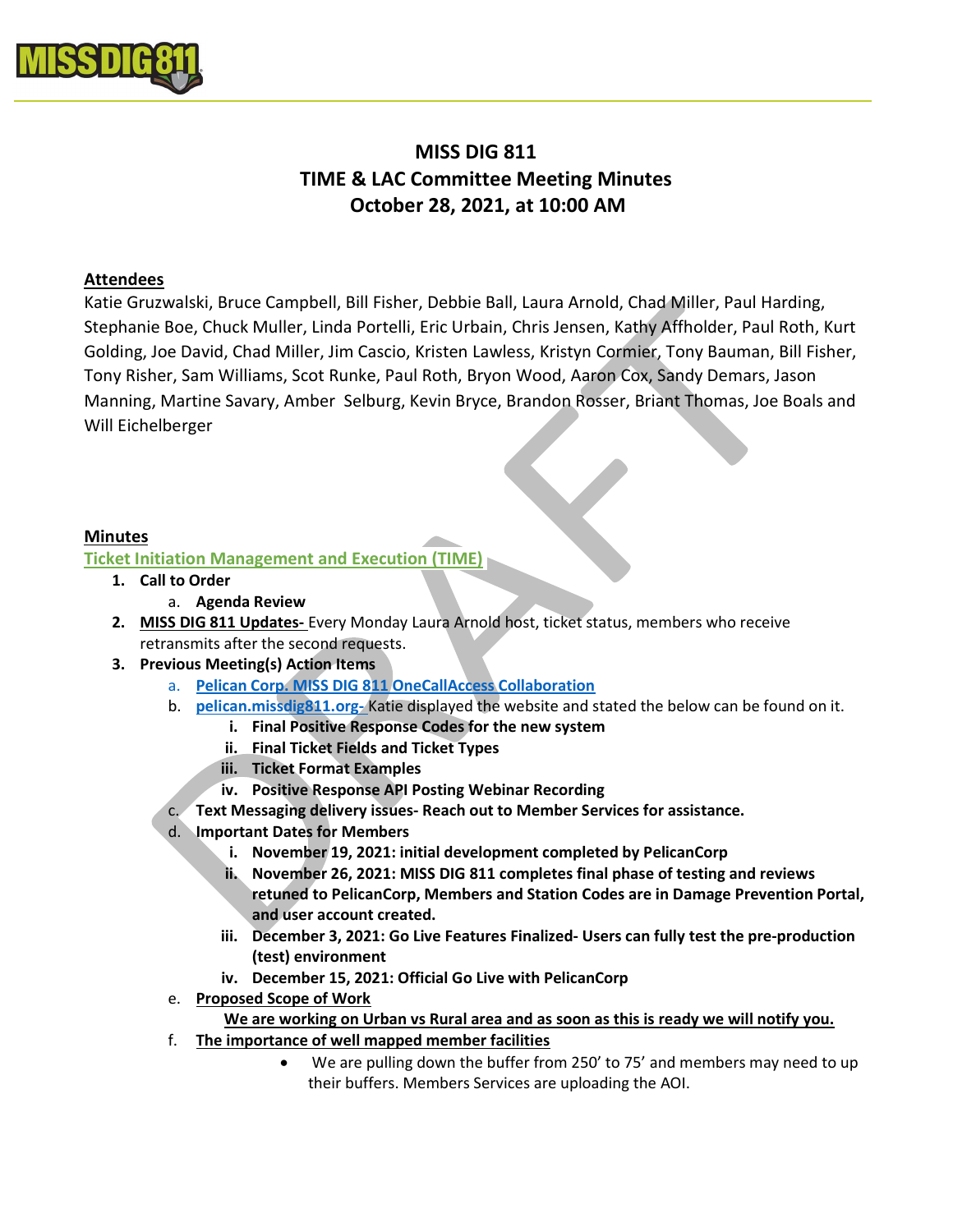

#### 4. NEW Action Items

No new updates currently.

#### 5. Open Discussion

 Scot R stated there seems to be a general lack of information of the new system for excavators. Katie stated for the last 6 months there have been news blast of the new system and in the Sub-SETT this has been covered. Stephanie, we have reached out the people who have RTE accounts and as soon as the testing is available we will share this, and whoever has a full accounts and when we have training, they will get hands on training. For now, they get email notifications, and they receive information their the RTE accounts. Scot said not everyone opens their emails and reads them and we are asking for is the behavior to change because the excavators do not know this is coming. Bruce stated we can email the TIME group and this has been added for the Pelican group for commination. Joe asked how Joint Meet will be handled? Katie this will not be handled anymore thru the new system anymore, if you are meeting with someone you will be doing this outside of the system.

 Bruce, we found some people were not showing up for the joint meets, and contacts were not providing and for the OH assist we seen a dramatic drop in this area and the utilities company have a system for this so these are the reasons we decided to not bring this over in the new system. If utilities are required are to be onsite, they can to this thru Positive Response.

- Scope of Work will be finalized at the end of October.
- Bryon, stated having two weeks to test the tickets, is not ideal time frame for IT, is there anyway to get access to the swagger system? Jason, yes and we can make sure you get that. Samantha (DTE) is that exact concerned and the IT team is not getting the answers we need. Katie as previous stated and especially since you are on Sub-SETT and the other date is for those who are not on Sub-SETT and we will discuss on the next Sub-SETT meeting. Samantha asked to work with Pelican on responding better.

Chris asked how with this change when we update the IVR? Katie you will still be able to do that and Member Services. Laura for now you will email MS and they will do the updates.

 Tony Risher- Scope of Work data receiving, we are trying to figure out staff, what will that look like? Katie we are looking at one month and the current Scope of work and that will be the best of we can give you. Bruce in the analysis we were working on with CGA 74-78% are single address tickets are locate requests and we understand that the concern and the Scope of Work is dropping but the AOI is where they are actually working vs locate the entire yard, or front and we are anticipating a lower percentage.

Bruce the question really is how do locators plan out their work- by the Geo space? Katie we are looking at, is just the Scope of Work so we can tell you what the ratio and is basically this a forecast and looking at specific things in the county. The Scope of Work is different in Urban and Rural area, which we have never done before.

Bruce added the Scope of Work was developed in the Sub-SETT committee over the last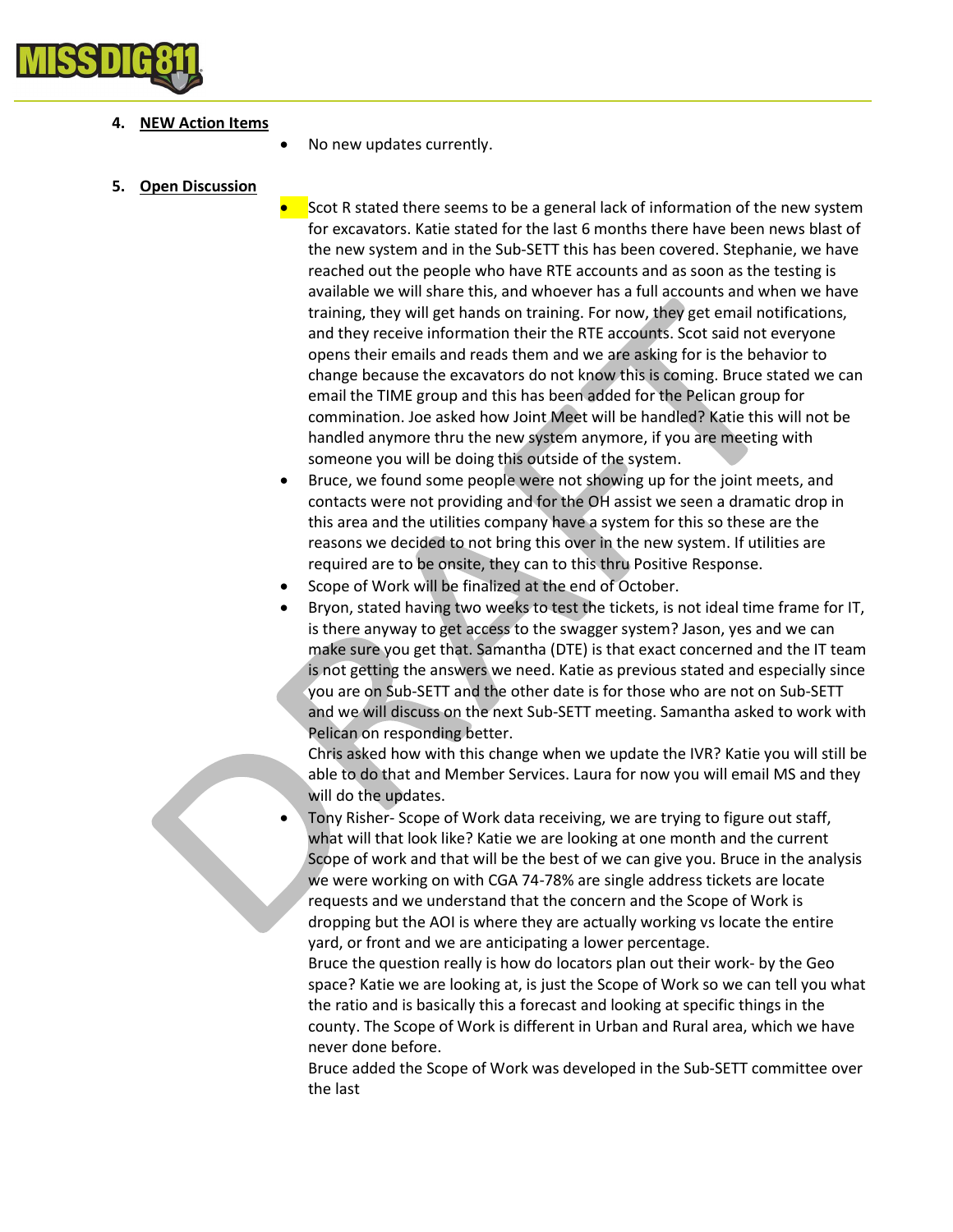

- 1 ½ years with a combination of people from various backgrounds.
- Bruce suggested all utilities companies should do their own forecasting and need to pick which is more important right now, being able to place tickets and receive transmission or we provide a forecast for next year. Conversation took place by several people over this and what they wanted both which. Samantha Raupp agreed with Bruce and we need to realize that would benefit all of us. Trevor Westbrook, asked about the joint meet, for the small contractors/ Homeowners to check Positive Response, stated from the last meeting this was changing in the new system how can we continue to education them on this? Katie this is changing a little and what is changing you will to have log in to your account to Post / view a Positive Response and there is no IVR, so you would have to go thru the Contact Center.

Bruce for professional excavators when they check Positive Response if there is an issue, they will have to put the code and they would only respond to that utility company only.

#### Meeting Schedule

- 1. Meetings will be held via teleconference, with web screen share information and call-in number provided by MISS DIG 811 monthly. MISS DIG 811 will host a teleconference with optional onsite meetings for the TIME committee at the MISS DIG 811 offices before the Locator Action Committee, LAC, meetings monthly. Teleconferences will be held the fourth Thursday of the month at 10 am before LAC. Quarterly meetings will be held following the MDPB meetings.
- 2. Upcoming Meetings:
	- a. TIME
		- i. No November Meeting, & December 9 (WITH MDPB)
	- b. Sub-SETT

Meeting Adjourned: 10:52 AM

#### Minutes

# Locator Action Committee (LAC)

- 1. Top Issues Bruce no new issues.
	- o Retransmits and lack of proper responses.
- 2. Private locating update
	- Bruce made a presentation to Bloodhound and well received and will extend this and more to come on this in the future.
- 3. Locator Staffing
- 4. Conflict Resolution

Meeting Adjourned: 10:55 AM